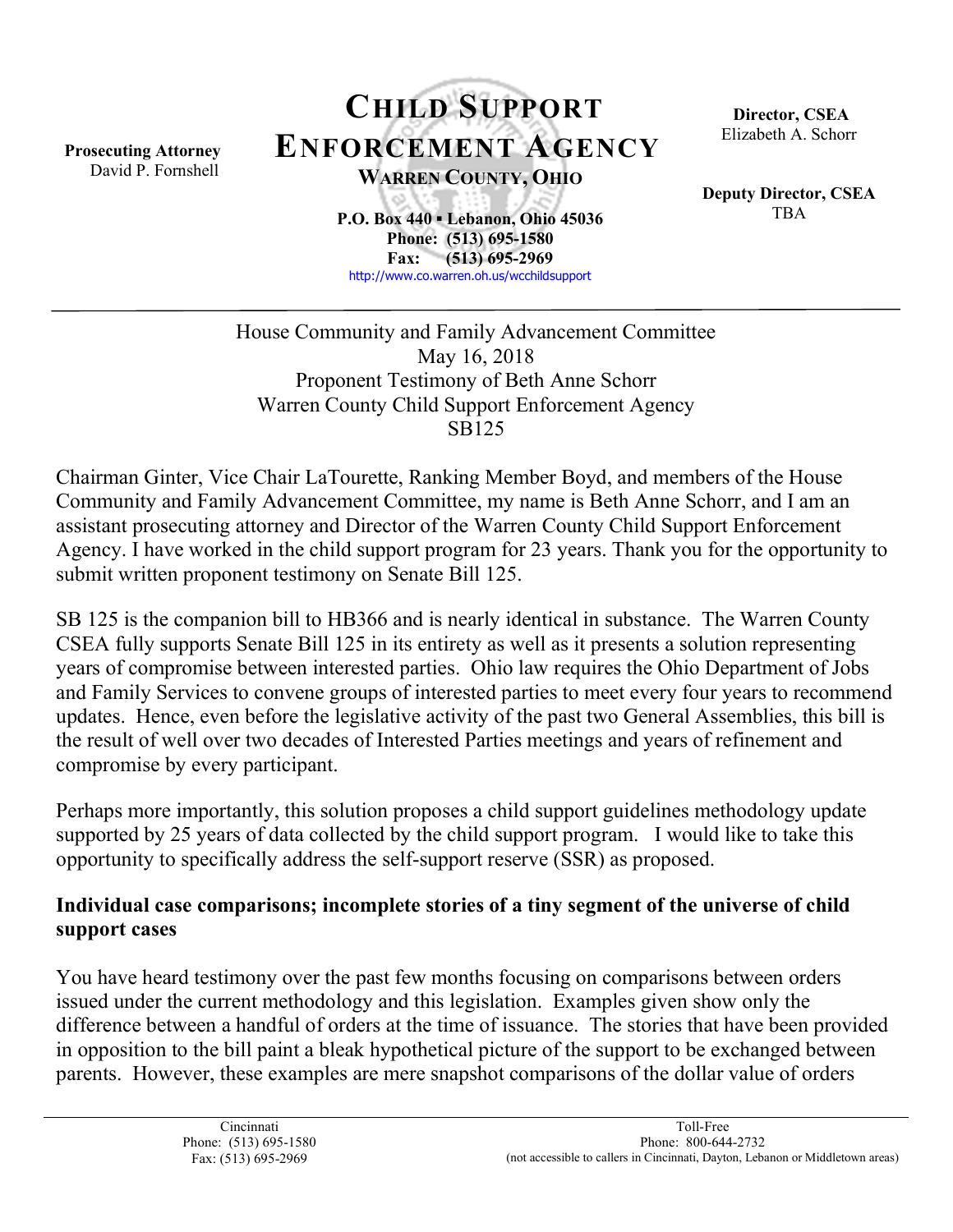established by advocates charged with zealous support of a single parent's interests. They do not demonstrate the reality of long term partial compliance or noncompliance with those orders.

#### One in 3 children participate in Ohio's Child Support Program

Only the child support program has data for well over a million of Ohio's children spanning the past quarter of a century and can tell you the story of what happens after an order is issued. Child support agencies do not represent either party and are charged with acting in the best interests of children. All child support orders in the state of Ohio are required to be paid through the child support program. A child support agency establishes paternity and support if needed, and then enforces an order until every penny due under the order is paid in full. The agency also takes over from the disposition of a divorce or dissolution or other court establishment and enforces orders. This means that an agency works with every child support order established in its jurisdiction and works with families for often 10 to 20 years longer than the time it takes for the establishment of an order. The real measure of child support story for families is not establishment for a few cases. It is collections for all of them.

#### The flaw in orders comparisons is ignoring the collections story

The opposition examples begin with two presumptions: 1. that the current methodology was created based on correct income information and 2. that higher orders are always in the best interest of the child. These presumptions ignore the economic reality that the child support schedules currently used for the calculation of support are based on parents at low income levels spending money well beyond their actual ability to earn. In other words, economists have learned that child support orders and expectations for low income families are set at levels higher than obligors can afford. This leads to obligors being unable to comply with the orders from the outset, and thus only partially paying the ordered support, or most often not paying at all.

#### The child support story for Warren County Ohio's children by the numbers

Warren County is categorized as a large sized child support program. We currently manage a caseload of 12,500 cases involving over 16,000 children. The bulk of an agency's work involves enforcement and administration of orders. In Warren County, approximately 6,600 of those orders are "in default" or a month or more behind. But many of those cases are paying regularly and we find it necessary to put the most effort toward the most difficult 20% of our caseload, or 2,500 cases. We have spent substantial effort on developing support services contacts and creative programing for these cases in the past 5-10 years. Yet over the past two decades, the numbers of cases in default and the number of cases that are the most difficult to administer have remained consistent. We collect over 75% of the current support due in Warren County, which is a high collection percentage in child support. However, this particular population of our caseload is consistently behind.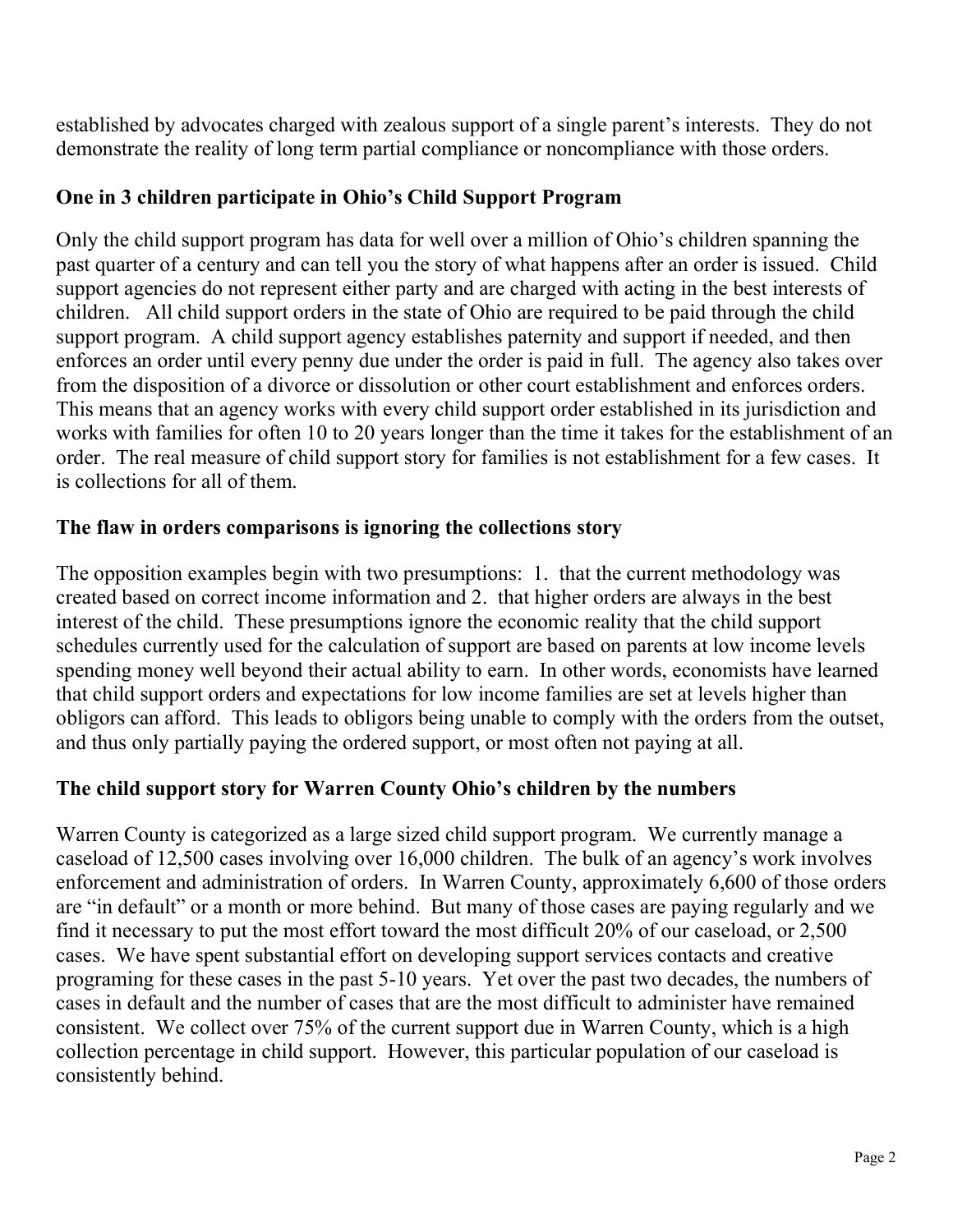#### Lessons from enforcement

We see and talk to the people on these cases over 2,000 times per year in court and respond to over 30,000 phone calls per year. We have access to order and payment data that validates my assertions. Most of the cases with inconsistent payments are cases with orders set at \$350 or less. This is a typical order for an obligor who earns approximately \$10 per hour, or \$20,800 per year. Frequently, obligors in these cases may be trying unsuccessfully to maintain self-employment in a manual trade and exist in a tenuous and constant cycle of "robbing Peter to pay Paul." Seasonal work, injuries, car trouble and incidents at work trigger periods of non-payment. Many will appear repeatedly on enforcement dockets and will become familiar names to enforcement workers and assistant prosecutors. Obligees in these cases typically will earn about the same and will share similar financial frustrations. In this scenario, based upon collections figures that I have already referred to, obligee may only receive support about 50-60% of the time, if at all. Many of these obligees will admit that obligor has never worked other types of jobs and has never earned any more than the \$10 per hour. Those same obligees will simultaneously express frustration with obligor's spotty payments, because they expect that obligors should be able to pay simply because they have been ordered to pay. The current schedules create unattainable expectations and thereby engender frustration within the family that cannot possibly be in the best interest of the child.

#### The SSR impacts over half of Warren County's caseload and data supports the SSR as proposed

Over 50% of Warren County's caseload is impacted by the proposed application of the SSR. Data and experiences substantiate the need for guidelines orders that are modified to allow achievable consistent payments for children. The SSR does not relieve responsibility for payment or leave obligor with disproportionally high income. It merely provides an opportunity to contribute to the support of children without forcing them into debt. The 2017 Child Support Guidelines Review illustrates the impact of the implementation of the proposed SSR in table 1 on page 12. http://jfs.ohio.gov/Ocs/pdf/2017CSGuidelinesRev.stm (see attached). The table clearly shows that without an SSR, the revised economic tables still require low income obligors to expend as much as 12% more money than they earn on just child support, housing and taxes. This does not even include amounts needed to pay for food, utilities and transportation.

In sum, is our position, that it is in the best interests of Ohio's families to update the Ohio Child Support Guidelines as proposed in HB125 and we specifically support the implementation of the proposed SSR because it affords parents the ability to consistently provide support to their children.

I appreciate your time today and am happy to answer any questions you may have.

Thank you.

Beth Anne Schorr